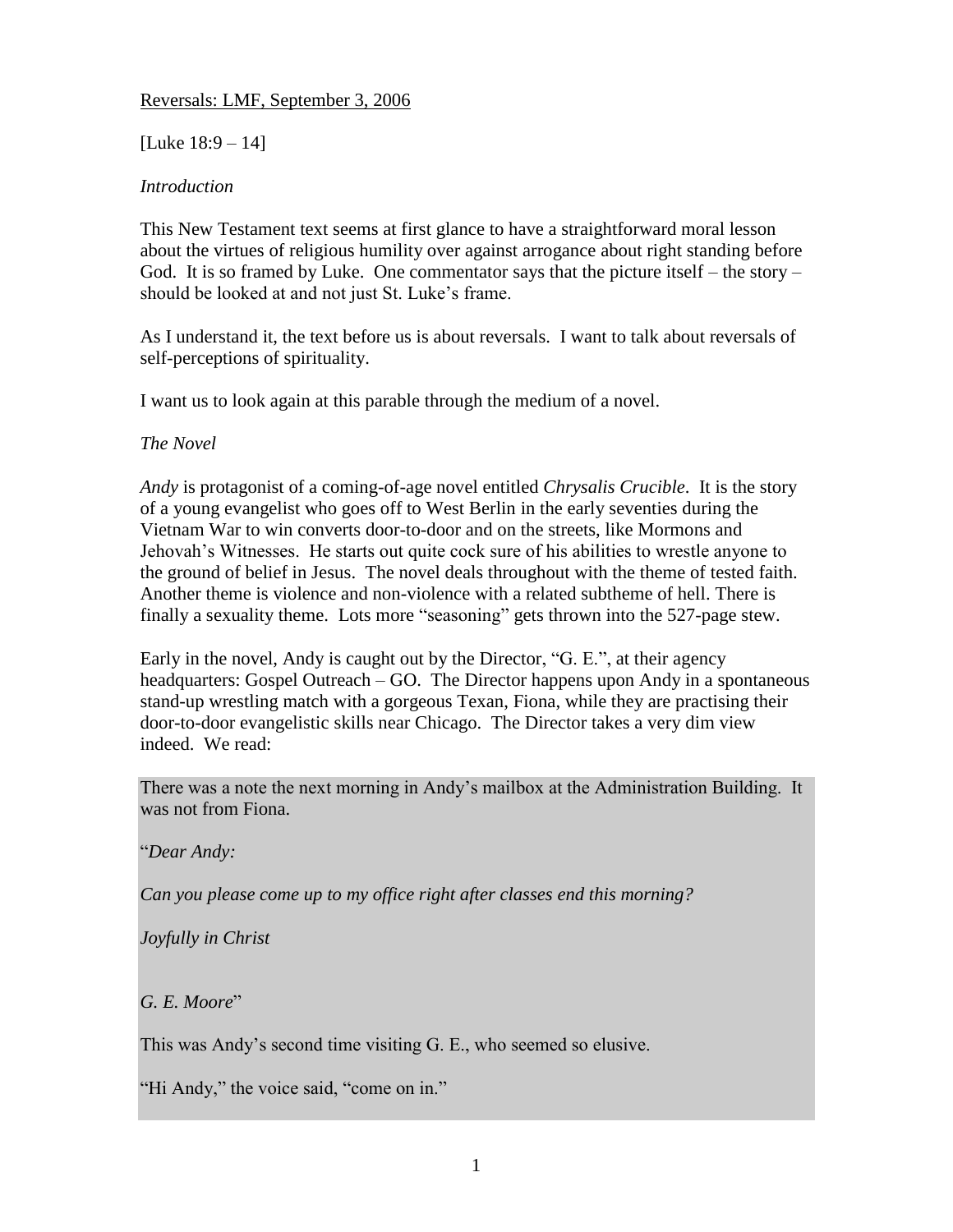Andy noticed more this time: the expensive office furniture; a bay window with padded bench and reading lamp. From that vantage point, Andy could guess, one could see just about the entire *GO* campus. Three books lay on the bench, one open, pencils nearby. I'll bet he spends hours right there, Andy felt envious.

There was a family photo. He recognized Dan in it right away, *GO*'s groundskeeper, handyman, and housemate to Jack and Andy.

A fireplace and mantelpiece were tucked into a squared corner. *Gemütlich* was the German word: cozy. A warm comfortableness pervaded.

The office had a feel of organized busyness. That was its own intimidation to Andy who felt lazy just standing there.

"Andy," G. E. began, "I wanted to talk to you a bit about how things are going at the Centre. I trust you've settled in pretty well by now?" As in the first meeting in his office, Andy, remembering, felt being "sized up" by G. E. Something about how his eyes moved.

Andy nodded affirmatively, adding: "I've loved the first month, Mr. Moore!" Buoyed with the day's experience, Andy felt even a little of Jack's exuberance when in reply.

"My son's music has not been too loud?," G. E. continued.

"If he's listening to music, Mr. Moore, it must be through ear phones. I haven't heard a note.

"Oh, he listens to music alright…" But Mr. Moore's comment went no further. "I trust you're getting along fine?"

"If you mean with Dan and Jack, yes sir! For that matter with everyone else in our house, and at the Centre."

"How about with Fiona?," the question caught him off guard like a sucker punch. He remembered: that car! He was instantly wary.

There was again a searching. Andy distinctly disliked G. E.'s probing eyes; this fattening up for the kill.

"I hardly know her. But she's my new doors partner. I like her," was straightforward and enough.

"Andy," he now braced for it, "I sometimes drive around just to see you guys in action. I saw you and Fiona 'in action' alright, but it wasn't exactly what I'd expected..." Those eyes, what is it?

Andy hadn't noticed before the clock on the mantelpiece over the fireplace. In the silence, it seemed to keep time with each of Andy's thoughts, turning over deliberately like a slot machine…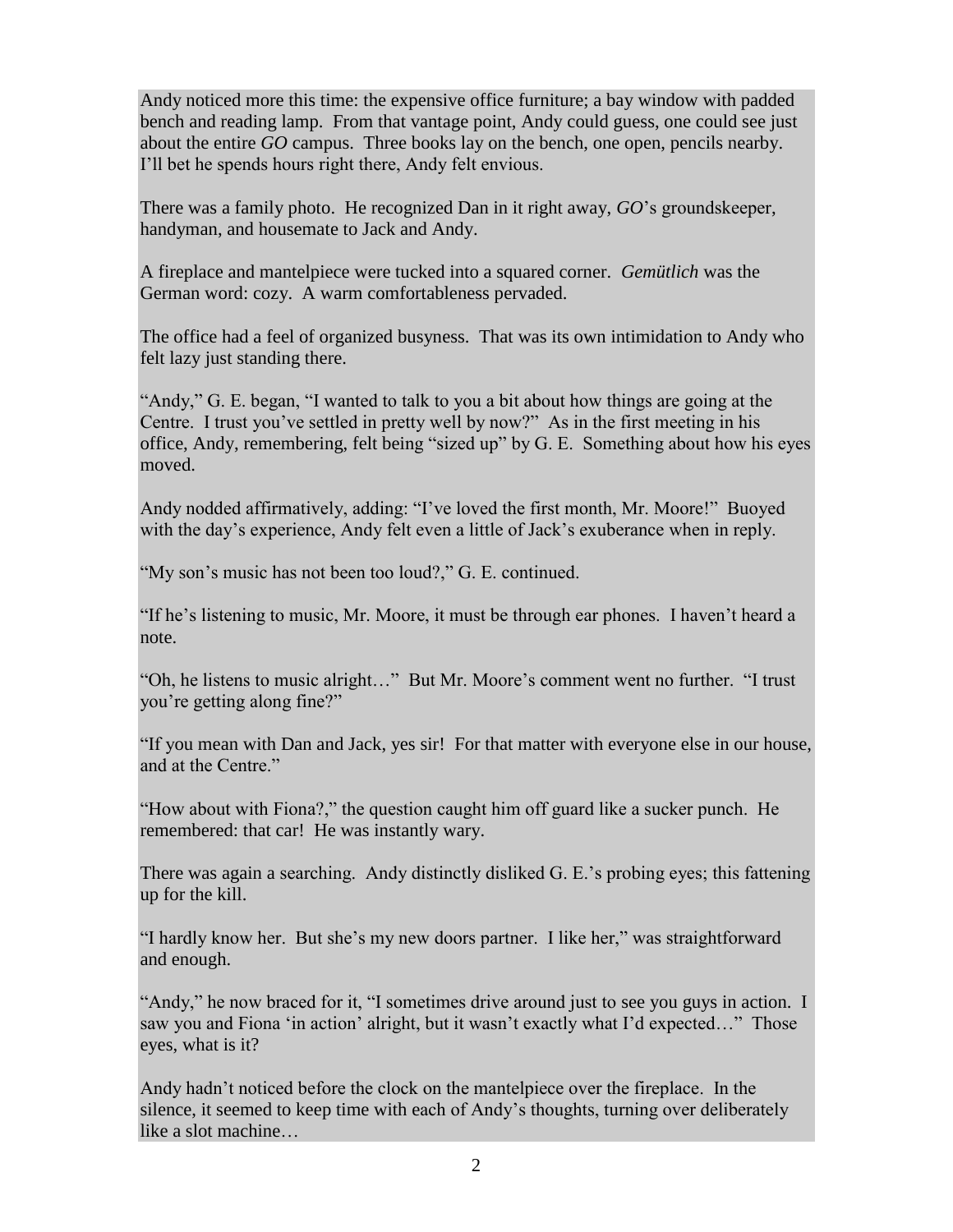At last: "Andy, what do you have to say for yourself? I hold you personally responsible."

"With due respect, sir, for what?," Andy said evenly.

Instant flash of anger: "Are you denying that you and Fiona were embracing in plain view today?!"

Andy felt hurt. He had had immense respect for G. E. from everything he knew about him. "Mr. Moore, like I said, I hardly know Fiona! We've not talked to each other much since I arrived. Like everybody, I find her… really attractive. And today. Well, we were fooling around, if you saw us in that car that drove by? I remember now. She was kidding me about something, and… Well, I took it upon myself to… put a stop to it by pinning her arms down from behind. It lasted all of a minute. Wouldn't you know you'd drive by just then! Honestly, that's all there was to it. You could ask her."

There was another long pause. Then, "Andy, we have to be so pure here. You know the warning about the devil going about like a roaring lion. You'll never see my wife and I even holding hands on campus for the same reason."

…

"So I implore you as a Christian brother, but then command you as one responsible for your soul, you must not be touching people of the opposite sex here at *GO*, period!"

Andy knew he had not read that in any of *GO*'s promotional literature, nor seen it in any other fine print. Yet here it was by overt oral fiat. Here he was. What to say? He thought of Jack, how this would curb his style totally.

"Mr. Moore, I came to *GO* with every intention of obeying the rules. I honestly did not know yesterday I was breaking any. I take full responsibility for what happened, what you saw. I'm the one who grabbed hold of Fiona. I'm sorry.

"I can assure you, it will not happen again. I came here to serve the Lord, not just my whims." He stopped.

Again those uncomfortable eyes.

Then, "Andy, it's not easy sitting where I do. While I have others helping, I take personal responsibility for the care of each of your souls. I sit here every morning, overlooking the grounds, and pray for you all by name.

"Sex is one of those things that can so waylay us here. That's why I'm so careful and cautious. Fiona's a seductress just by how she looks. You know that already, don't you Andy?"

Andy did not want to answer. G. E. was insistent. At last, "Sir, she's very good-looking. But so is that sports car I see our Theology teacher, Mr. Campbell, drive around in. I've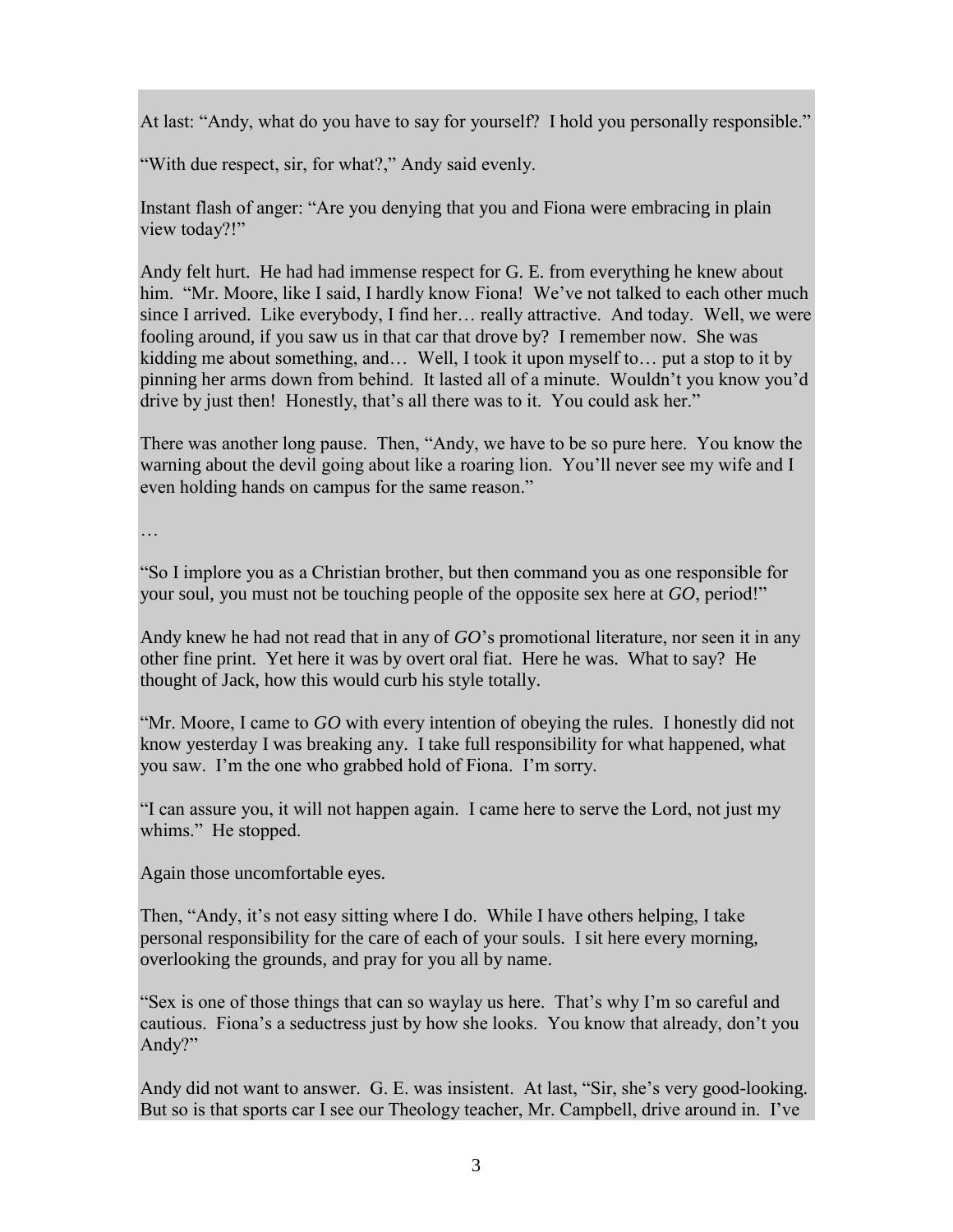seen lots of guys – and girls – here admiring it, he of course above all, the way he shows it off.

"Isn't the problem with how we respond to, to beauty? If I covet it, 'lust' Jesus called it, then I'm its slave…"

G. E. looked impatient, "Andy, don't minimize sexual lusting!," he said imperiously.

Andy was angry. "I'm not, sir, I'm…" G. E.'s eyes were so offensive.

It would soon be lunch. He could hear people congregating outside the cafeteria below. They took most of their weekday meals there, but for supper once a week in the respective mish houses. This conversation felt surreal. He suddenly thought how anyone at university listening in might take it. He almost laughed at the thought…

This was surely not the respected G. E. he had known of, read, and a few times heard speak over the years.

He waited for G. E. to say something.

"Andy, that's all for now. I'll be before the Lord on this. I may phone your dad. Whatever else, I expect there will be no more shenanigans from you. We simply have no room for such moral lapses at *GO*." His tone was ominous.

As it turns out, Andy is forbidden any kind of interaction with Fiona, the beautiful Texan, except in the context of classes, etc., where only the most perfunctory of verbal exchanges is permitted.

A few months later, he receives this letter from G. E.:

*December 30, 1971*

*Dearest Andy:*

*We still have some more work to do, my brother. I have a busy travel schedule for the next two months. So I am booking the last Friday of January and February at 4:30 p.m. in my office for our times together.*

*Meanwhile, I continue to prohibit any times together between you and Fiona. It is enough that you are simply civil to her. You do not know all that is going on with her (her burden is not light), as she about you. She only knows from me in a general way that I have concerns about you and relationships with the opposite sex. It is you who must exercise the discipline of abstinence. You are training as a soldier for Christ. There are hardships to endure, disciplines to develop, and eventually victories to win.*

*If you are to serve as the Lord's foot-soldier in West Berlin alongside Fiona and the others, you must have well-developed habits of* single-mindedness. *I use that word ever so deliberately. Andy, you must learn to keep your eyes undistractedly on Christ during the rest of this training and throughout your two years overseas. I fear, otherwise,*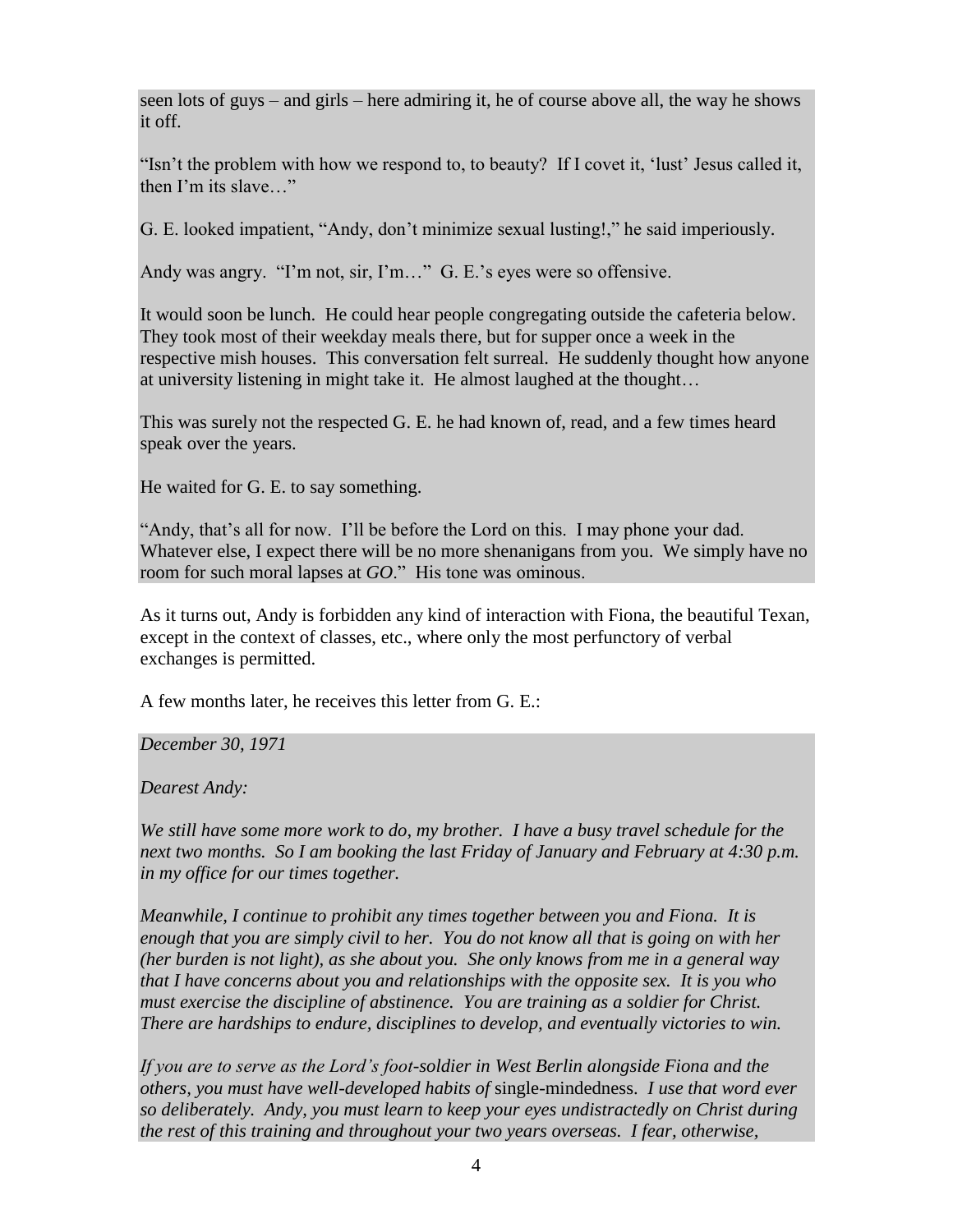*disaster. I have seen it in others before, with singular gifts. I need not supply details of past trainee failures to remind you the devil goes about as a roaring lion. I want you to*  last on the mission field, Andy. Your fellow-soldiers need you. God needs you! Don't *throw away this calling from God for a mess of pottage…*

*I believe you can gain victory, Andy, for God's glory. I'm praying for it fervently. You need not give in to Eve's temptations. You can do it! You will overcome.*

*Triumphantly in Christ*

## *G. E. Moore*

The next excerpt is about a year later and worlds apart, towards the end of the novel. Andy in the interval has wrestled with enormous questions of faith, violence and sexuality in a crucible of grating uncertainty that makes him think more than once he is a hapless caterpillar that has crawled into a cocoon from which emerging means a totally beyond-imagining changed Andy.

On a visit by G. E. to West Berlin, it is now Andy's turn, details not supplied in this meditation, to catch G. E. out in illicit sexual behaviour much more serious than Andy's, *especially* in light of G. E.'s own prohibitions and stern moralizings. We pick up the story just after Andy, now tables turned, has confronted G. E.

Andy stood amazed at his own non-judgemental attitude towards G. E. A year ago, would he have so calmly been discussing such a revelation? Not on your life! Had he simply become that dreaded word, "Liberal"?

Andy said, "I guess you'll have to reveal this to your wife, and to your community somehow. I suspect it will be devastating for everyone concerned." He thought of Dan. He said it without an accusatory tinge. Andy realized he was feeling great pity for G. E. at that moment.

Andy ventured, "Am I right in guessing that all sexual sins relate to the issue of freedom? What permits us to live uncluttered, free lives? Love of God and neighbour. Simple. Profound. Impossible. All of the above. But also consistent with a Creator who would have us live out lives designed to make us most fully human.

"Maybe this gets us away from just religious notions of sin and... well, life itself. I don't know. But just maybe it makes sense to obey God not out of religiosity, but for freedom to most demonstrably erupt in our lives."

Andy stood up; surrounding pigeons suddenly leapt up *en masse*. Andy was feeling very free too.

G. E. asked, barely audibly, "Are you going to tell anyone?"

"No. That is your business, G. E.; between you and God I think – and your family and community. Though Janys knows. I'll ask her to say nothing."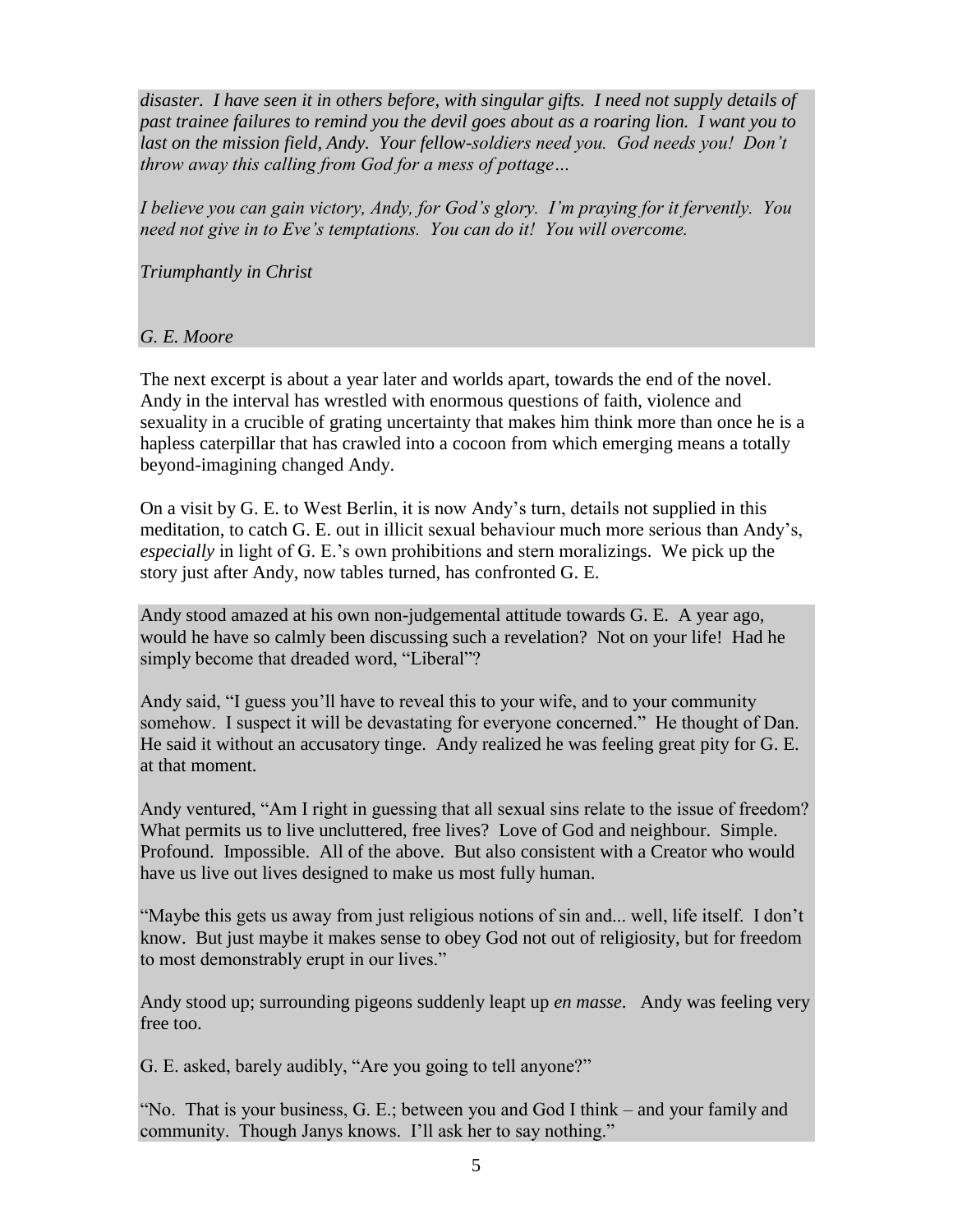G. E. returned to the apartment. Andy sat down again on the bench, pondering, wondering. Did he even catch himself praying?

Events in the novel lead to Andy's soon afterwards quitting the evangelistic two-year outreach campaign in West Berlin. He has had enough. Unanswered questions alone have engulfed like a tidal wave, apart from G. E.'s revelation, and lots more.

In a penultimate chapter, Andy writes one more time (there have been many) to a future imagined self. The letter reads in part:

*Last night I had a dream:*

*…*

*G. E. returns home and tearfully confesses to his wife, his kids, his church, his worldwide constituency, that he has sinned before God and man, and is no longer worthy to be called husband or father or church leader. But he is embraced at every point of brokenness, and though it is long, the day comes when he is fully restored to fellowship with all he has broken. This includes each of his sexual partners, whom he one by one tracks down and offers apologies to, consequently receiving forgiveness and reconciliation. That is extended to all their families as well. The healing is enormous undertaking but the ripples eventually reach the most distant shores.*

**…**

*And all the other trainees at the Centre; wider Brethrenism and Evangelicalism; all Christendom? The majority gets it for the first time in two thousand years (!!!) about the inviolability of the tight bond between love of God and love of neighbour/enemy; between* **justification** *by faith and* **demonstration** *by deeds of charity, ever two sides of the same coin. They consequently beat all their swords into ploughshares, and witness to the State to do the same, since there is only one ethic for the cosmos; which when a second is claimed smuggles violence and brokenness right back in through the back door of "just war" – an utter abomination. And the church universal for once becomes in* **real time** *what the universe is destined to be* **beyond time***: a place where they will cease their violence utterly. Like the text in Isaiah:* **They shall not hurt nor destroy in all my holy mountain: for the earth shall be full of the knowledge of the LORD, as the waters cover the sea.**

*This is the cosmic destiny every fibre in our beings yearns for. God pulls off a most amazing thing: he sets a force in motion that actually retroactively flushes the entire sweep of cosmic history clean. And all humanity so washed streams into the New City which is the Old Eden which is Kingdom Come.*

*Application*

*…*